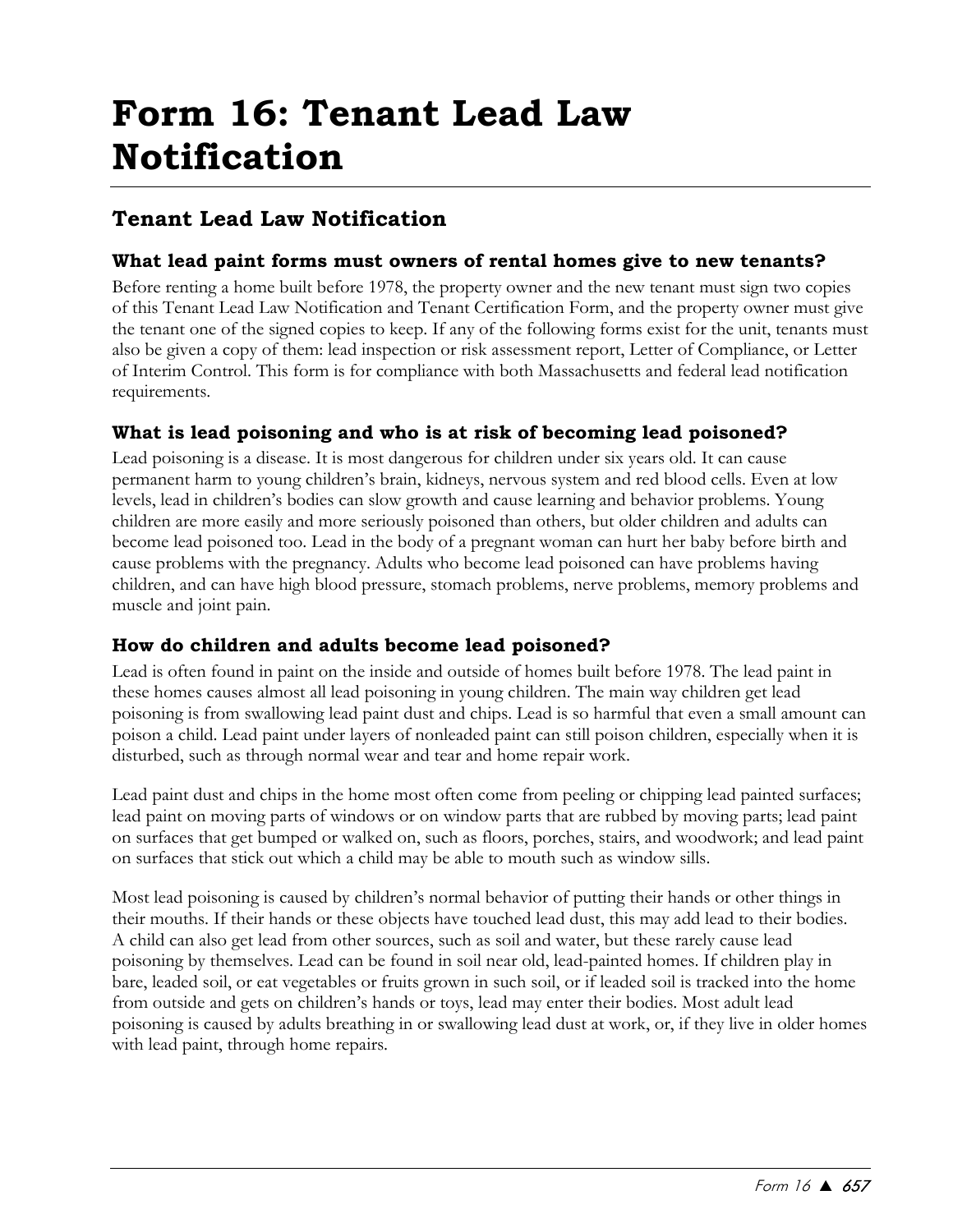# **How can you find out if someone is lead poisoned?**

Most people who are lead poisoned do not have any special symptoms. The only way to find out if a child or adult is lead poisoned is to have his or her blood tested. Children in Massachusetts must be tested at least once a year from the time they are between nine months and one year old until they are four years old. Your doctor, other health care provider or Board of Health can do this. A lead poisoned child will need medical care. A home with lead paint must be deleaded for a lead poisoned child to get well.

## **What kind of homes are more likely to have lead paint?**

In 1978, the United States government banned lead from house paint. Lead paint can be found in all types of homes built before 1978: single-family and multi-family; homes in cities, suburbs or the countryside; private housing or state or federal public housing. The older the home, the more likely it is to have lead paint. The older the paint, the higher its lead content is likely to be.

#### **Can regular home repairs cause lead poisoning?**

There is a danger of lead poisoning any time painted surfaces inside or outside the home are scraped for repainting, or woodwork is stripped or removed, or windows or walls are removed. This is because lead paint is found in almost all Massachusetts homes built before 1978, and so many of Massachusetts' homes are old. Special care must be taken whenever home repair work is done. No one should use power sanders, open flame torches, or heat guns to remove lead paint, since these methods create a lot of lead dust and fumes. Ask the owner of your home if a lead inspection has been done. The inspection report will tell you which surfaces have lead paint and need extra care in setting up for repair work, doing the repairs, and cleaning up afterwards. Temporarily move your family (especially children and pregnant women) out of the home while home repair work is being done and cleaned up. If this is not possible, tape up plastic sheets to completely seal off the area where the work is going on. No one should do repair work in older homes without learning about safe ways to do the work to reduce the danger of lead dust. Hundreds of cases of childhood and adult lead poisoning happen each year from home repair work.

#### **What can you do to prevent lead poisoning?**

- Talk to your child's doctor about lead.
- Have your child tested for lead at least once a year until he/she is four years old.
- Ask the owner if your home has been deleaded or call the state Childhood Lead Poisoning Prevention Program (CLPPP) at 1-800-532-9571 or www.mass.gov/dph/clppp. You can also check with your local Board of Health.
- Tell the owner if you have a new baby, or if a new child under six years old lives with you.
- If your home was deleaded, but has peeling paint, tell and write the owner. If he/she does not respond, call CLPPP or your local Board of Health.
- Make sure only safe methods are used to paint or make repairs to your home, and to clean up afterwards.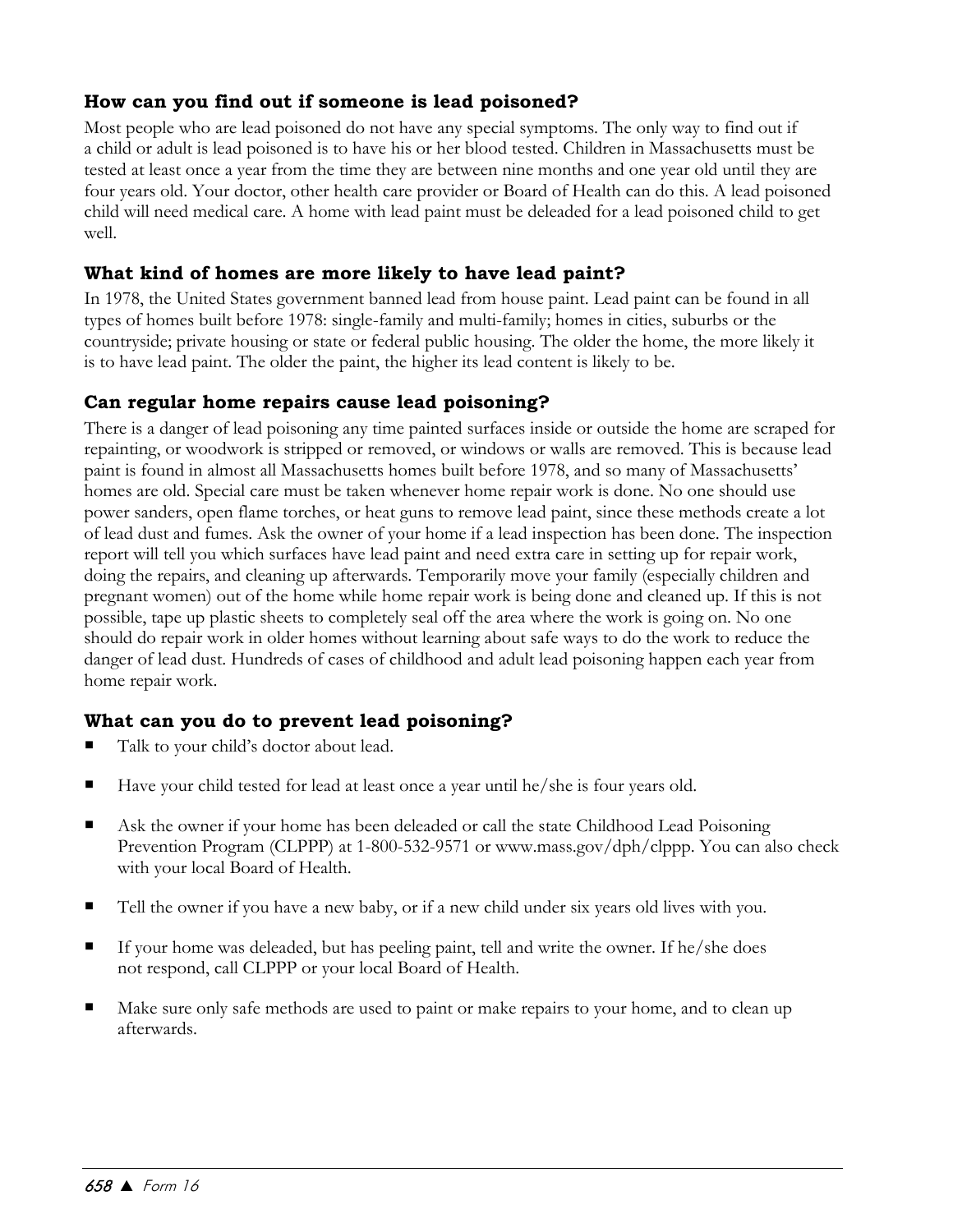If your home has not been deleaded, you can do some things to temporarily reduce the chances of your child becoming lead poisoned. You can clean your home regularly with paper towels and any household detergent and warm water to wipe up dust and loose paint chips. Rub hard to get rid of more lead. When you are done, put the dirty paper towels in a plastic bag and throw them out. The areas to clean most often are window wells, sills, and floors. Wash your child's hands often (especially before eating or sleeping) and wash your child's toys, bottles and pacifiers often. Make sure your child eats foods with lots of calcium and iron, and avoid foods and snacks that are high in fat. If you think your soil may have lead in it, have it tested. Use a door mat to help prevent dirt from getting into your home. Cover bare leaded dirt by planting grass or bushes, and use mats, bark mulch or other ground covers under swings and slides. Plant gardens away from old homes, or in pots using new soil. Remember, the only way to permanently lower the risk of your child getting lead poisoned is to have your home deleaded if it contains lead paint.

# **How do you find out where lead paint hazards may be in a home?**

The only way to know for sure is to have a lead inspection or risk assessment done. The lead inspector will test the surfaces of your home and give the landlord and you a written report that tells you where there is lead in amounts that are a hazard by state law. For interim control, a temporary way to have your home made safe from lead hazards, a risk assessor does a lead inspection plus a risk assessment. During a risk assessment, the home is checked for the most serious lead hazards, which must be fixed right away. The risk assessor would give the landlord and you a written report of the areas with too much lead and the serious lead hazards. Lead inspectors and risk assessors have been trained, licensed by the Department of Public Health, and have experience using the state-approved methods for testing for lead paint. These methods are use of a sodium sulfide solution, a portable x-ray fluorescence machine or lab tests of paint samples. There is a list of licensed lead inspectors and risk assessors at [www.mass.gov/cph/clppp.](file:///E:/MLRI/Chapters%20and%20Forms%2003-27/Forms/www.mass.gov/cph/clppp)

# **In Massachusetts, what must the owner of a home built before 1978 do if a child under six years old lives there?**

An owner of a home in Massachusetts built before 1978 must have the home inspected for lead if a child under six years old lives there. If lead hazards are found, the home must be deleaded or brought under interim control. Only a licensed deleader may do high-risk deleading work, such as removing lead paint or repairing chipping and peeling lead paint. You can get a list of licensed deleaders from the state Department of Labor and Workforce Development. Deleaders are trained to use safe methods to prepare to work, do the deleading, and clean up. Either a deleader, the owner or someone who works for the owner who is not a licensed deleader can do certain other deleading and interim control work. Owners and workers must have special training to perform the deleading tasks they may do. After the work is done, the lead inspector or risk assessor checks the home. He or she may take dust samples to test for lead, to make sure the home has been properly cleaned up. If everything is fine, he or she gives the owner a Letter of Compliance or Letter of Interim Control. After getting one of these letters, the owner must take care of the home and make sure there is no peeling paint.

# **What is a Letter of Compliance?**

It is a legal letter under state law that says either that there are no lead paint hazards or that the home has been deleaded. The letter is signed and dated by a licensed lead inspector.

# **What is a Letter of Interim Control?**

It is a legal letter under state law that says work necessary to make the home temporarily safe from serious lead hazards has been done. The letter is signed and dated by a licensed risk assessor. It is good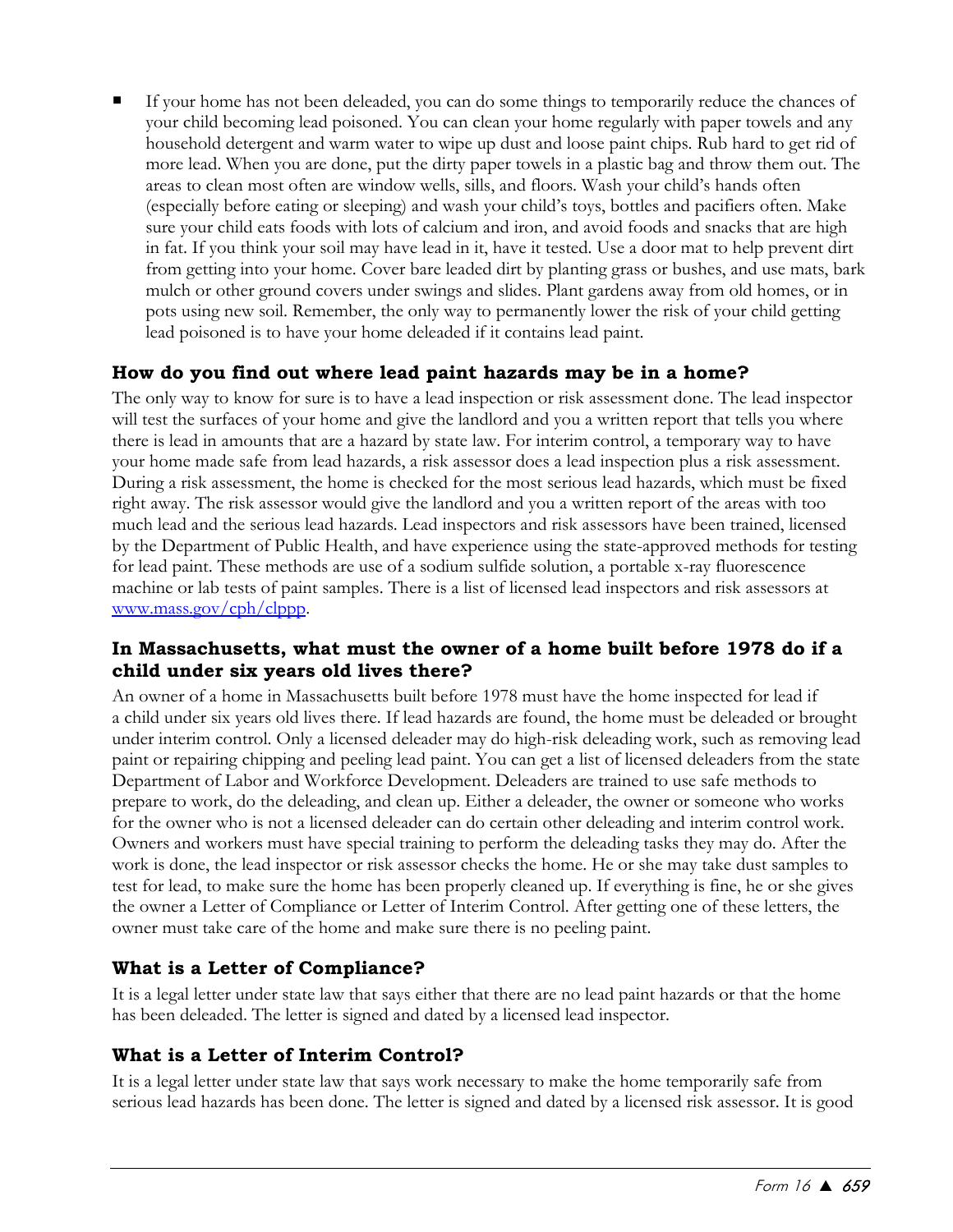for one year, but can be renewed for another year. The owner must fully delead the home and get a Letter of Compliance before the end of the second year.

# **Where can I learn more about lead poisoning?**

Massachusetts Department of Public Health Childhood Lead Poisoning Prevention Program (CLPPP) (For more copies of this form, as well as a full range of information on lead poisoning prevention, tenants' rights and responsibilities under the MA Lead Law, how to clean lead dust and chips, healthy foods to protect your children, financial help for owners, safe deleading and renovation work, and soil testing.) 1-800-532-9571 or 617-624-5757 www.mass.gov/dph/clppp

Massachusetts Department of Labor and Workforce Development (List of licensed deleaders) 617-626-6960

Your local lead poisoning prevention program or your Board of Health, www.mhoa.com/roster.htm

U.S. Consumer Product Safety Commission (Information about lead in consumer products) 1-800-638-2772 or www.cpsc.gov

U.S. Environmental Protection Agency, Region I (Information about federal laws on lead) 617-918-1328 or www.epa.gov/lead/

National Lead Information Center (General lead poisoning information) 1-800-424-Lead (or 5323)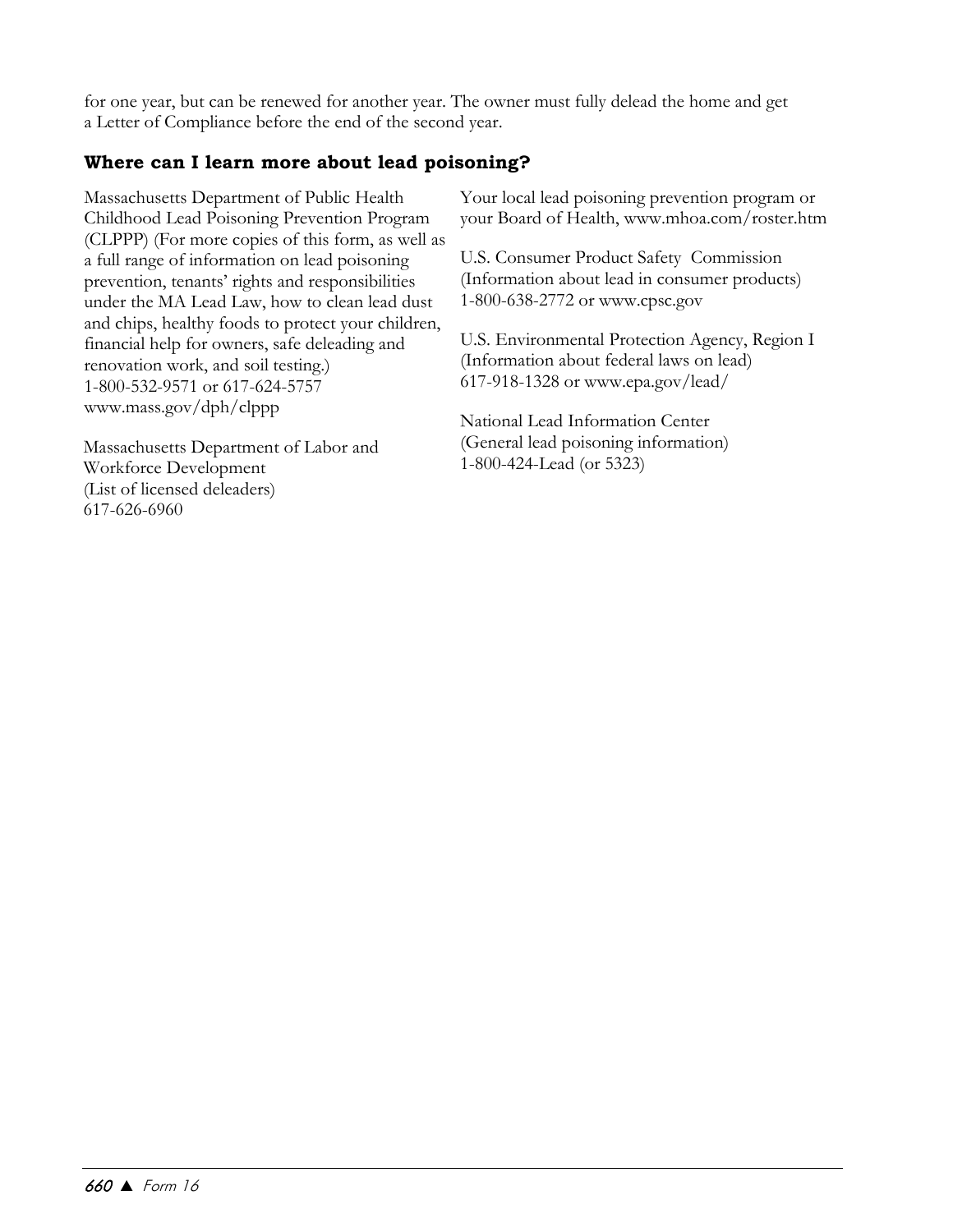# **Tenant Certification Form**

# **Required Federal Lead Warning Statement**

Housing built before 1978 may contain lead-based paint. Lead from paint, paint chips, and dust can pose health hazards if not managed properly. Lead exposure is especially harmful to young children and pregnant women. Before renting pre-1978 housing, lessors must disclose the presence of known leadbased paint and/or lead-based paint hazards in the dwelling. Lessees must also receive a federally approved pamphlet on lead poisoning prevention. The Massachusetts Tenant Lead Law Notification and Certification Form is for compliance with state and federal lead notification requirements.

# **Owner's Disclosure**

(a) Presence of lead-based paint and/or lead-based paint hazards (check (i) or (ii) below):

- (i) \_\_ Known lead-based paint and/or lead-based paint hazards are present in the housing (explain).
- \_\_\_\_\_\_\_\_\_\_\_\_\_\_\_\_\_\_\_\_\_\_\_\_\_\_\_\_\_\_\_\_\_\_\_\_\_\_\_\_\_\_\_\_\_\_\_\_\_\_\_\_\_\_\_\_\_\_\_\_\_\_\_\_\_\_\_\_ (ii) \_\_ Owner/Lessor has no knowledge of lead-based paint and/or lead-based paint hazards in the housing.
- (b) Records and reports available to the owner/lessor (Check (i) or (ii) below):
	- (i) \_\_ Owner/ Lessor has provided the tenant with all available records and reports pertaining to lead-based paint and/or lead-based paint hazards in the housing (circle documents below).
	- Lead Inspection Report; Risk Assessment Report; Letter of Interim Control; Letter of Compliance
	- (ii) \_\_ Owner/Lessor has no reports or records pertaining to lead-based paint and/or lead-based paint hazards in the housing.

## **Tenant's Acknowledgment (initial)**

- (c) \_\_ Tenant has received copies of all documents circled above.
- (d) \_\_ Tenant has received no documents listed above.
- (e) \_\_ Tenant has received the Massachusetts Tenant Lead Law Notification.

# **Agent's Acknowledgment (initial)**

(f) \_\_ Agent has informed the owner/lessor of the owner's/lessor's obligations under federal and state law for lead-based paint disclosure and notification and is aware of his/her responsibility to ensure compliance.

# **Certification of Accuracy**

The following parties have reviewed the information above and certify, to the best of their knowledge, that the information they have provided is true and accurate.

| Owner/Lessor | Date | Owner/Lessor | Date |
|--------------|------|--------------|------|
| Tenant       | Date | Tenant       | Date |
| Agent        | Date | Agent        | Date |